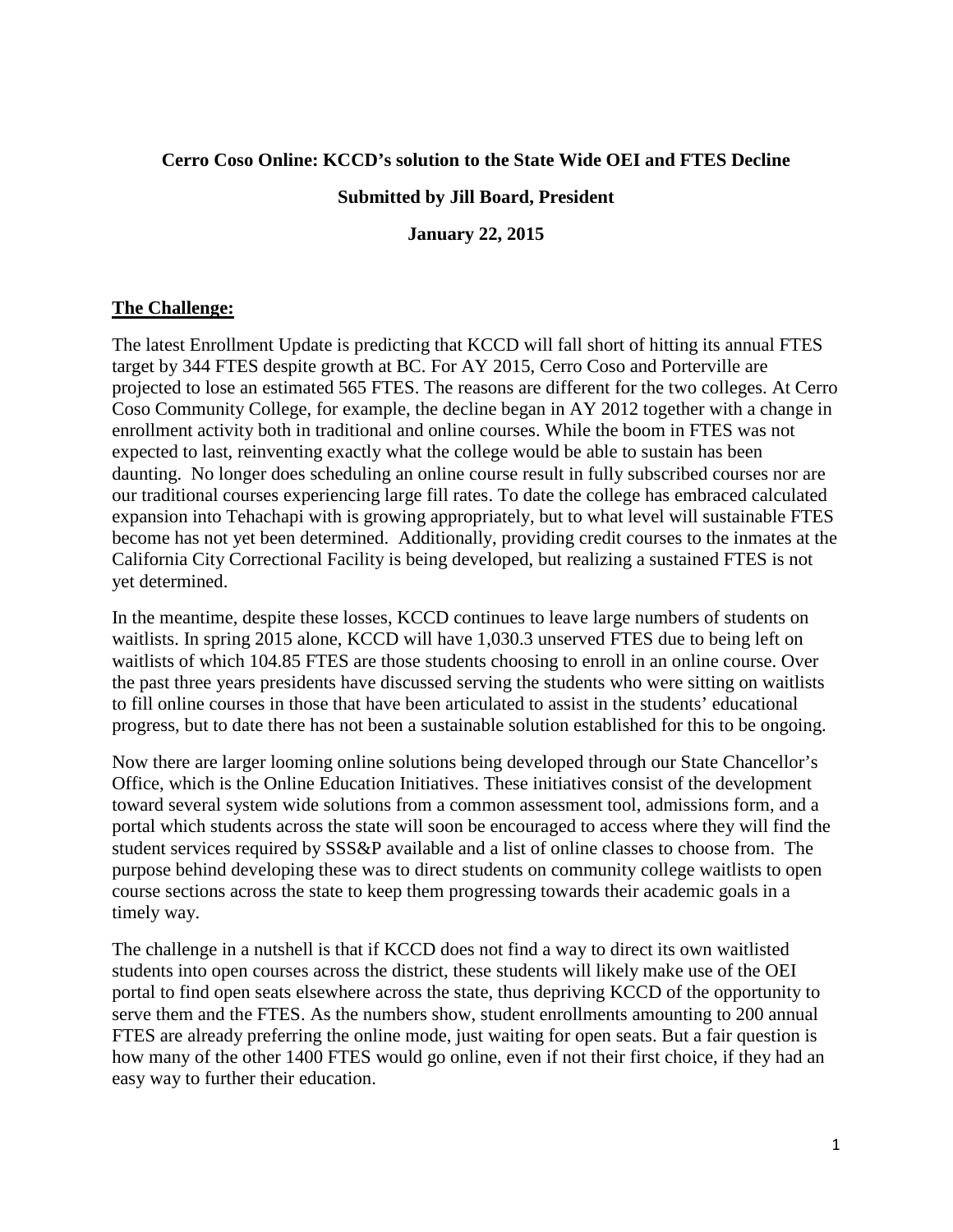### **Researched Options:**

In 2008 a report was completed that provided an analysis of KCCD's online programs, including all three college's student and learning services as well as academic programs offered. At that time several recommendations were made throughout the report and two viable solutions for the future of the three colleges distance education programs was provided. Since then the higher education landscape has once again changed as previously explained and due to flat and declining FTES within the KCCD service area it appears it would benefit KCCD to get ahead of the State's OEI solutions and create our own online solution for KCCD students. Below are recommendations reflecting two options. One, if we were to stay the course (option 1), as well as a review of option 2, which alludes to the centralization of DE district wide.

As stated in the 2008 report, the intention was that the KCCD distance education leadership review the report and its recommendations, and through appropriate processes identify and prioritize areas that may require change, both at the campus and district levels, and to establish a timeline and dedicate resources for implementing such changes, ultimately resulting in the development of a district wide long term strategic plan for online education.

An observation at that time was that each DE Unit appeared to be doing an effective job of delivering online instruction and support services to students, FTES was stable or growing at each college, and the cost of supporting online was relatively low. Which led to a rhetorical question, "Why change anything at all?" Even if we continued down the path of three colleges with three DE Units and three separate online entities, there were these recommendations that were raised due to identified gaps in providing students the best possible educational online experience.

**Option 1:** Stay the Course and consider the following observations and recommendations.

# Equity and Comparability:

In reviewing all three colleges a few discrepancies were identified where some online services and resources were not equitable and in some cases not available unless a student goes to a campus. This was an important point due to the large percentage of students throughout the KCCD service area (ranging from 26% to 39%) specifically were enrolling in online classes because they were unable to come to a campus.

**Recommendation 1:** Regardless of the organization of distance education within the District, there needs to be a district wide commitment to online students guaranteeing that online students will receive online services and resources, available at a distance, equivalent to those services and resources that are available on campus. Therefore, centralizing these services and resources from one online campus that is available to all KCCD online students would have more of a feeling of cohesiveness and continuity between the three online campuses. *The recommendation of establishing such a commitment should be a fundamental goal district wide, with an early timeline and high priority for its completion.*

### Consistency:

It was pointed out that it was redundant to have three orientations to online when all three colleges could link to common content, and similarly to any core resources that would best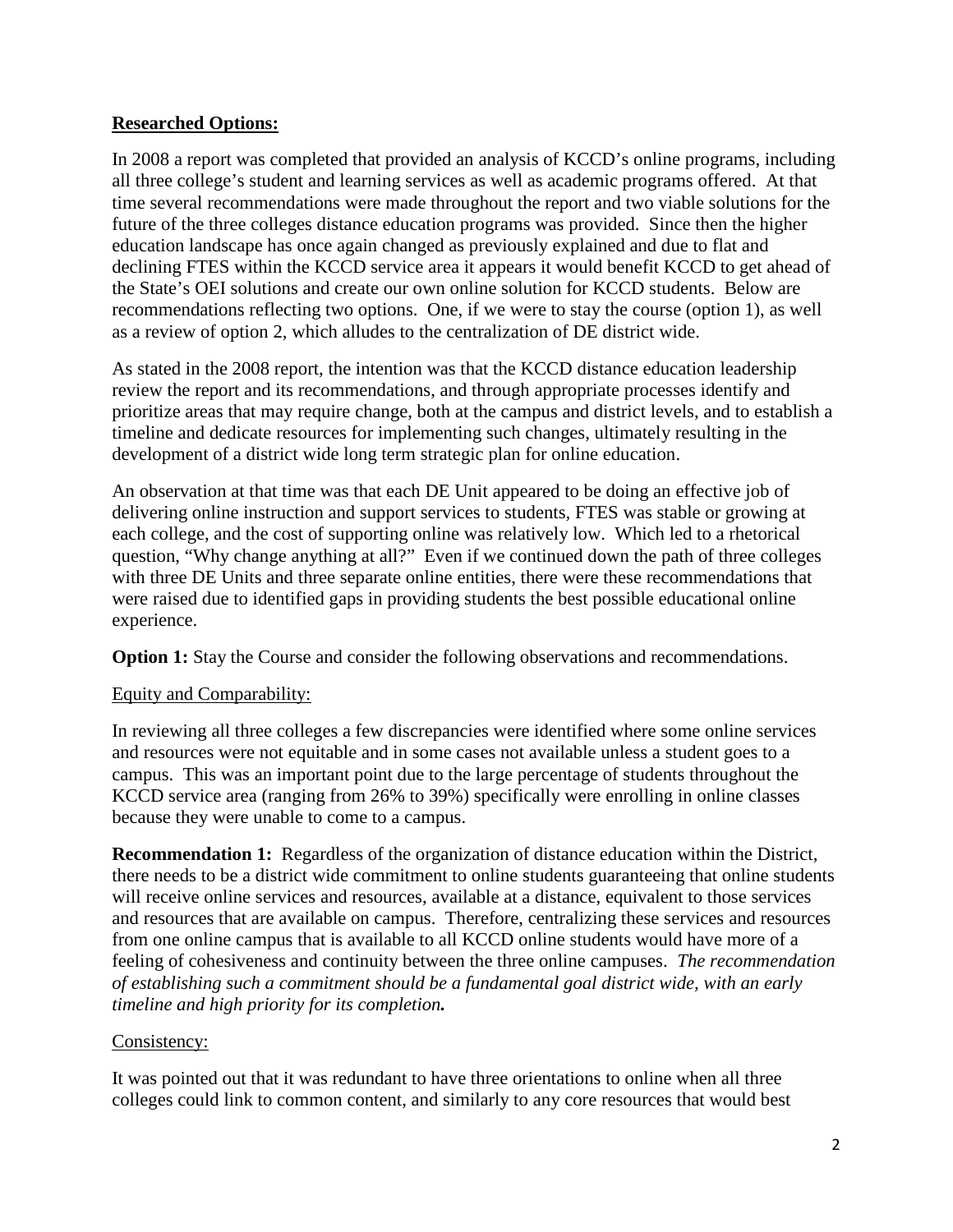benefit the students by standardizing them. This goes from accessing courses, requesting help, buying books, to the proctoring processes. Very few of the services or resources provided couldn't be streamlined and adopted at all three colleges.

**Recommendation 2:** Identify core resources that would best benefit the students by standardizing them. Consolidate and standardize such resources through a collaborative process which could potentially reduce the workload across all of the online campuses as well as ensure that all colleges are providing comparable core resources to students, which again, provides students with a feeling of cohesiveness and continuity between the three online campuses.

## Collaboration:

There needs to be the recognition that collaboration between the colleges is essential to best serve students. If all of the colleges were to share their efforts in development of learning resources, for example, then students at each online college would benefit by having access to the same level of online services. To date, there appears to be a tendency to reinvent resources rather than sharing them. Additionally, Academic Senates could best address issues of establishing a common approach to faculty training requirements and the establishment of minimum standards or required class components for an acceptable online class through working with the DE Units district wide, in a collaborative fashion.

**Recommendation 3:** Collaboration among segments within the colleges, and collaboration among the DE Units combined with the establishment of district wide standards related to online services, resources and instruction would result in more consistent and successful online learning experiences for students. Any district wide online planning should place an emphasis on collaboration between colleges in order to:

- Minimize/eliminate the duplication of efforts and preserve funding
- Facilitate the sharing of resources and services where practical
- Create a consistent and comfortable district wide online interface for online that is common to all colleges through which students can move seamlessly from one online campus to another with the KCCD.
- Develop common training resources and establish district wide standards for minimum standards or required class components to insure online course content for students.
- Develop a common marketing plan that promotes all online colleges and is specifically designed to attract online students.

The above recommendations are proposed to address gaps as long as we are staying status quo which we have been doing. There are other recommendations that have been adopted since the release of this report that were not included in the list above. Below is the second recommended option that reflects the essence of what had been suggested.

**Option 2**: Consolidate the three college's online programs into one district wide online campus. One of the college's would be designated as the administrative center for online education. Whereas each of the college's would continue to operate their Distance Education Departments, but that department would then report up and work with the centralized administrative center, creating a single unified KCCD Online Campus.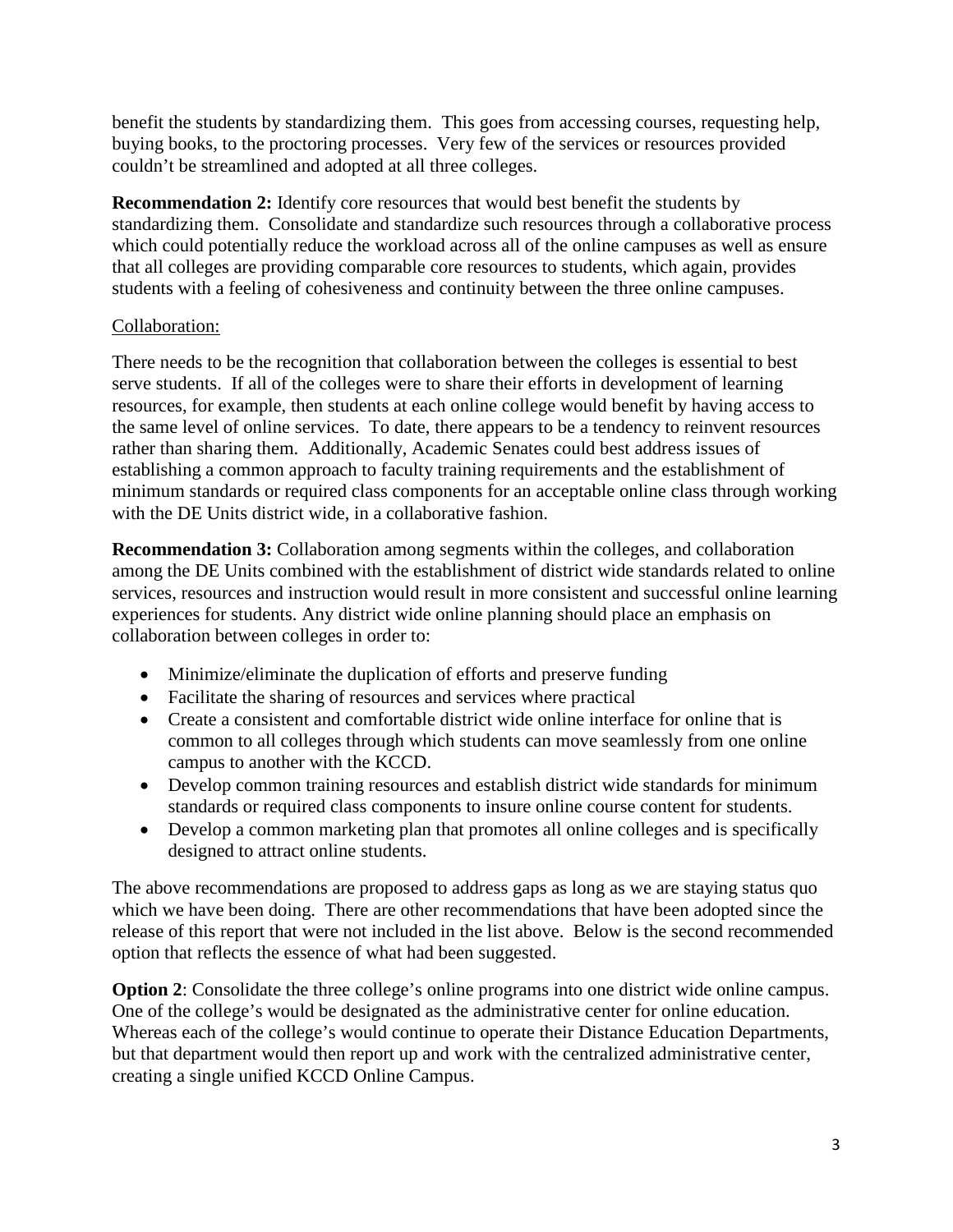The administrative center would be responsible for:

- Coordinating online courses/programs and developing a district wide online schedule of classes
- Coordinating a central online portal for all online students
- Insure that a standard set of online services and resources are available to online students through a common online interface including:
	- o Student support services
	- o Student orientation
	- o Library services
	- o Help desk
	- o Tutoring
	- o Proctoring
	- o Support and training
	- o Maintain the course management systems and other related resources
	- o Provide faculty with ongoing training and support

Faculty and staff would remain where they are and each college would receive apportionment through an agreed upon formula so to benefit all involved.

A carefully designed consolidated KCCD Online Campus could explore possibilities such as the following:

- Develop articulation agreements and partner status with four year colleges and universities that enable online students to transfer following the completion of their degrees (similar to that of the engineering agreement with CSULB)
- Ramp up providing educational opportunities to both active military personnel and veterans.
- Market online academy programs to target audiences across the state.

# **Recommendation:**

It is clear that Governor Brown and those selected to participate in the State OEI development are expecting to reap the benefit to students and their own colleges for that matter. In a climate that where we are poised to offer KCCD students the same benefit, however tailored specifically to where our own students are stuck on waitlists is not only the right thing to do but also keeps them within our district, assists us with hitting our FTES targets, and ultimately gives KCCD a vehicle to manage hitting our growth targets. Therefore, I am proposing that Cerro Coso's Distance Education Department take the lead in phasing in option II a centralized KCCD online presence, with three phases.

**Phase one** would be to address part of Recommendation #3, "Create a consistent and comfortable district wide online interface for online that is common to all colleges through which students can move seamlessly from one online campus to another with the KCCD." By utilizing this interface, courses having significant waitlists of online students near the beginning of each semester will be automatically moved into new CRNs of articulated courses. An analysis of the